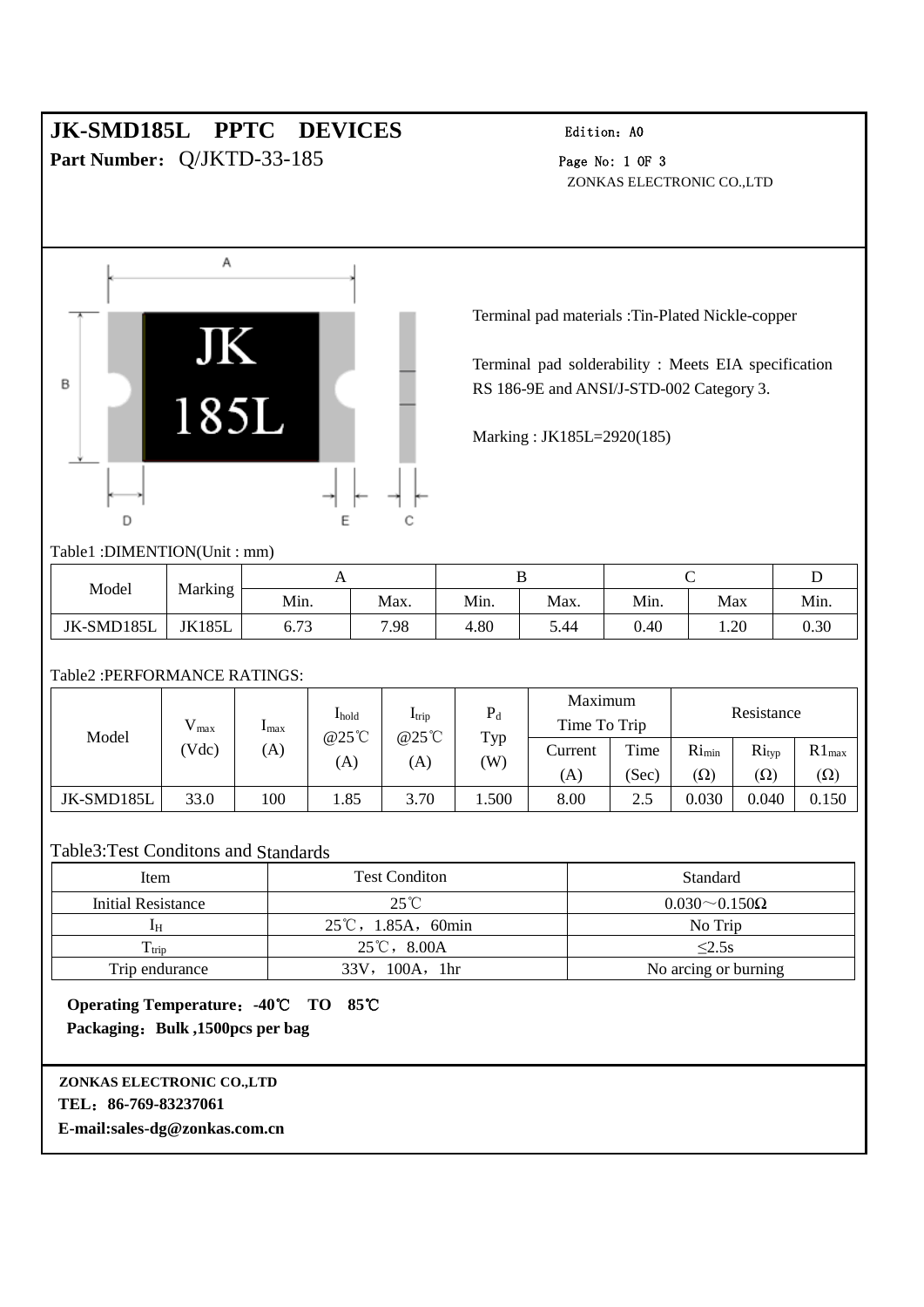## **JK-SMD185L PPTC DEVICES** Edition: A0 **Part Number:** Q/JKTD-33-185 Page No: 2 OF 3

ZONKAS ELECTRONIC CO.,LTD



• Devices are not designed to be wave soldered to

● Recommended maximum paste thickness is

• Devices can be cleaned using standard industry

• Soldering temprature profile meets RoHs leadfree process.

Note: All temperatures refer to topside of the package, measured on the package body surface.

Notes: If reflow temperatures exceed the recommended profile, devices may not meet the

8 minutes max.

performance requirements

## **ZONKAS ELECTRONIC CO.,LTD TEL**:**86-769-83237061 E-mail:sales-dg@zonkas.com.cn**

Time 25°C to peak temperature